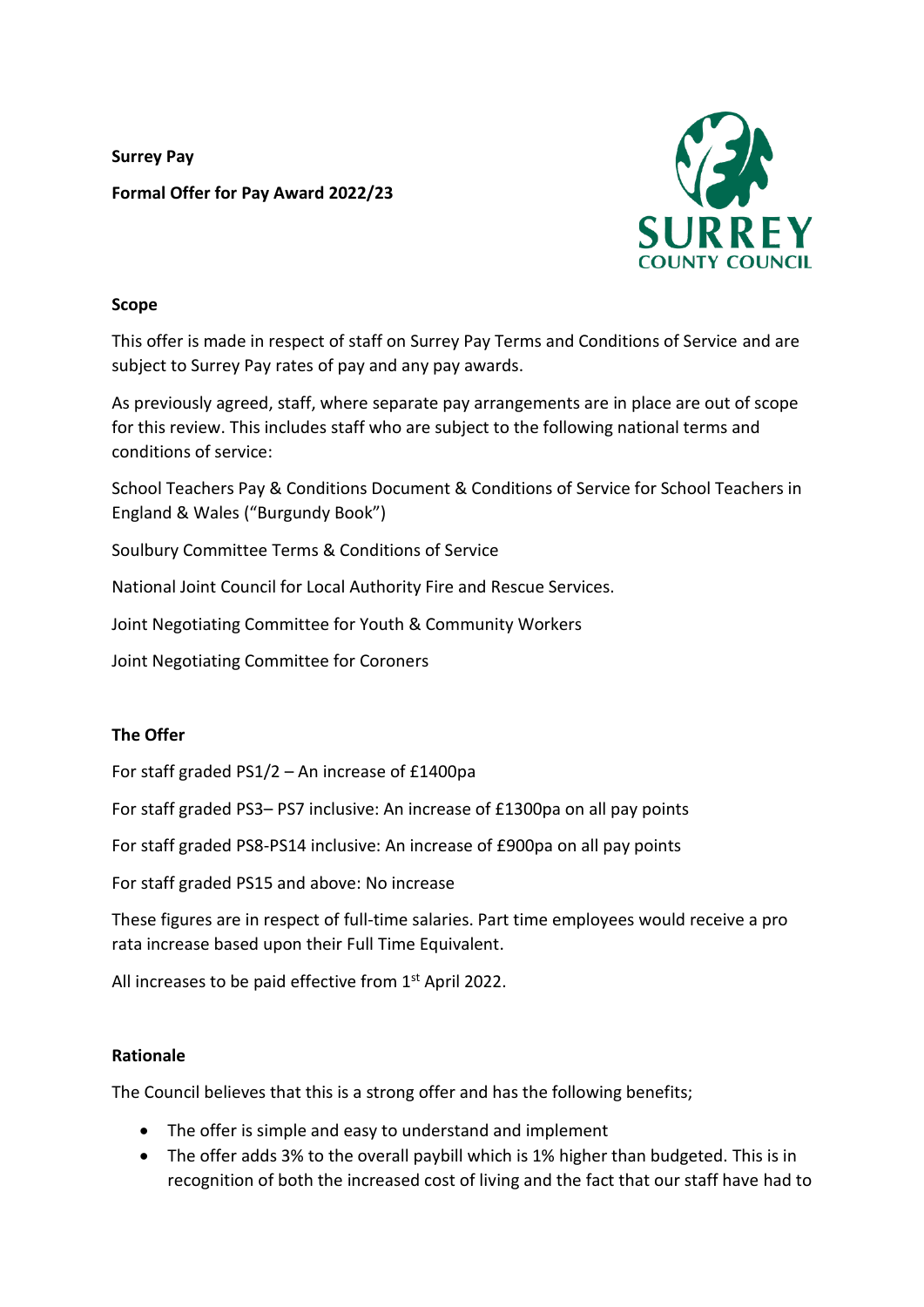continue to work under difficult conditions during the pandemic and yet continue to provide excellent services.

- The offer is targeted at lower earners who are inevitably struggling most with the costs of living increases; hence the graduated nature of the pay uplift. Furthermore a cash increase benefits lower paid workers more than a percentage uplift
- Details of the impact of the offer are appended but to illustrate, under this offer an employee graded PS1/2 would see a pay increase of 7.85%. An employee graded at PS7 (at the bottom of the grade) would see a pay increase of 4.5%, and at PS10; 2.2%.
- The minimum wage for SCC pay employees would be £10.24 per hour. This is 34p per hour above the current UK Living Wage Foundation suggested minimum for outside London
- The Council and Trades Unions will meet once the UK Living Wage Foundation's recommendations for the 2022/23 Voluntary National Living Wage are known with a view to looking positively at these recommendations and if they can be reasonably met .

## **Other Issues**

Over the next 2 years, both parties will work together and undertake meaningful and constructive negotiations on wider pay and reward reform.

These would include consideration of

- A reduction in working week
- Annual leave and support for carers
- Review of grading structures and career progression
- Pay allowances including agile working and working from home
- Pay inconsistencies
- Business mileage rates and the green agenda

With a view to having a competitive, transparent and fair pay and reward scheme in place by 1st April 2024.